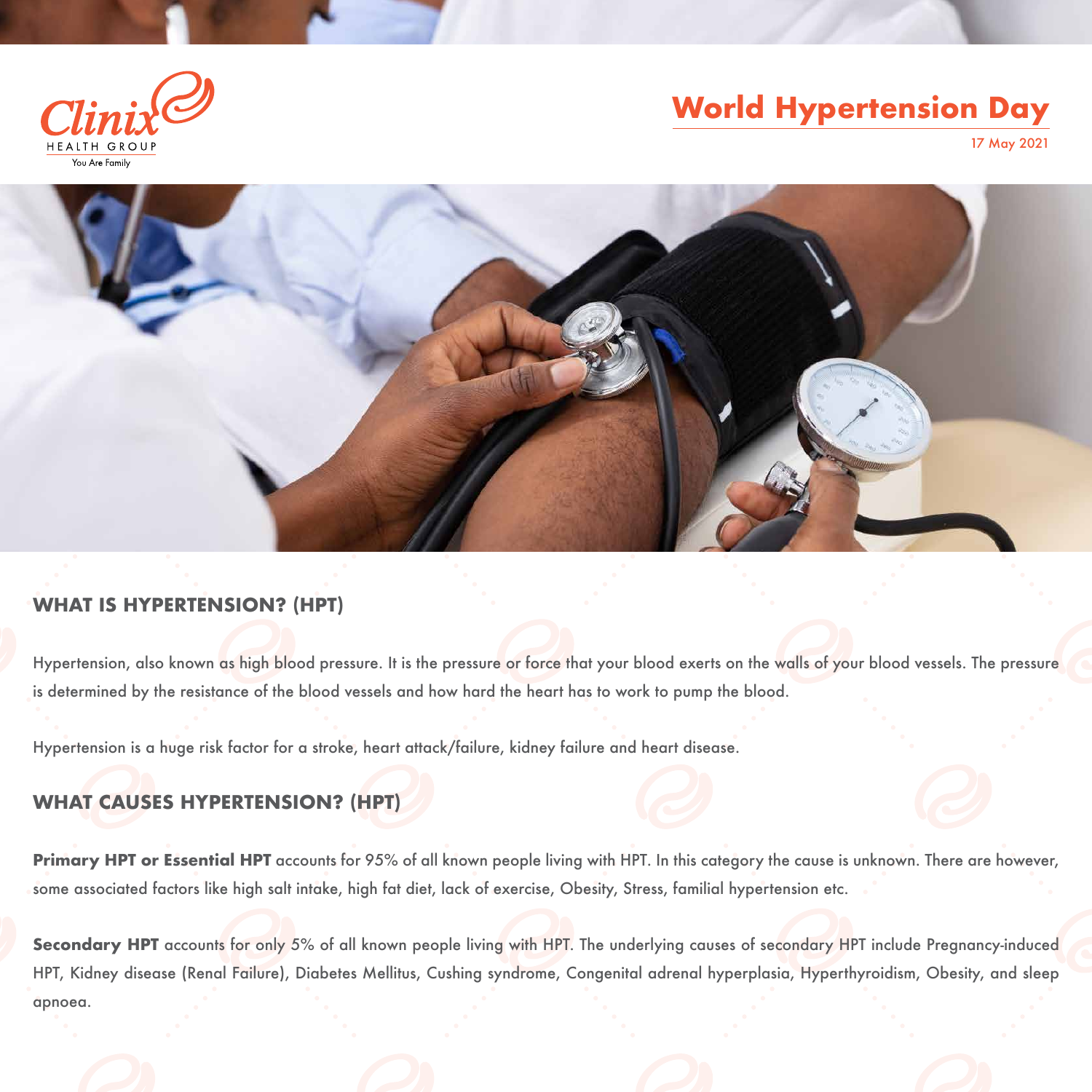### **WHAT INCREASES THE RISK OF GETTING HYPERTENSION?**

- Age: People over the age of 60 are more likely to suffer from hypertension as blood pressure increases due to arteries narrowing and stiffening due to plaque build-up.
- Ethnicity: Some ethnic groups are more prone to hypertension than others.
- Alcohol and smoking: Blood pressure increases with the regular consumption of large quantities of alcohol or tobacco.
- Gender: Men have a higher risk of developing hypertension. Post-menopausal women carry the same risk as men do.
- Existing health conditions: Cardiovascular disease, high cholesterol, diabetes, and chronic kidney disease can lead to hypertension.
- Obesity: Being overweight or obese can increase your risk of hypertension.
- Family history of Blood pressure also predisposes you.

#### **Other risk factors include:**

- Inactive lifestyle
- High salt, high fat diet
- Low potassium intake

Poorly managed stress and a family history of high blood pressure are also risk factors that must be considered.

#### **WHAT ARE THE SYMPTOMS?**

Most People with hypertension might not even know they have it (Asymptomatic), which is why it is known as the **"silent killer"**. This is why it is critical to check your blood pressure regularly, especially if you fall into any of the high-risk categories.



# **World Hypertension Day**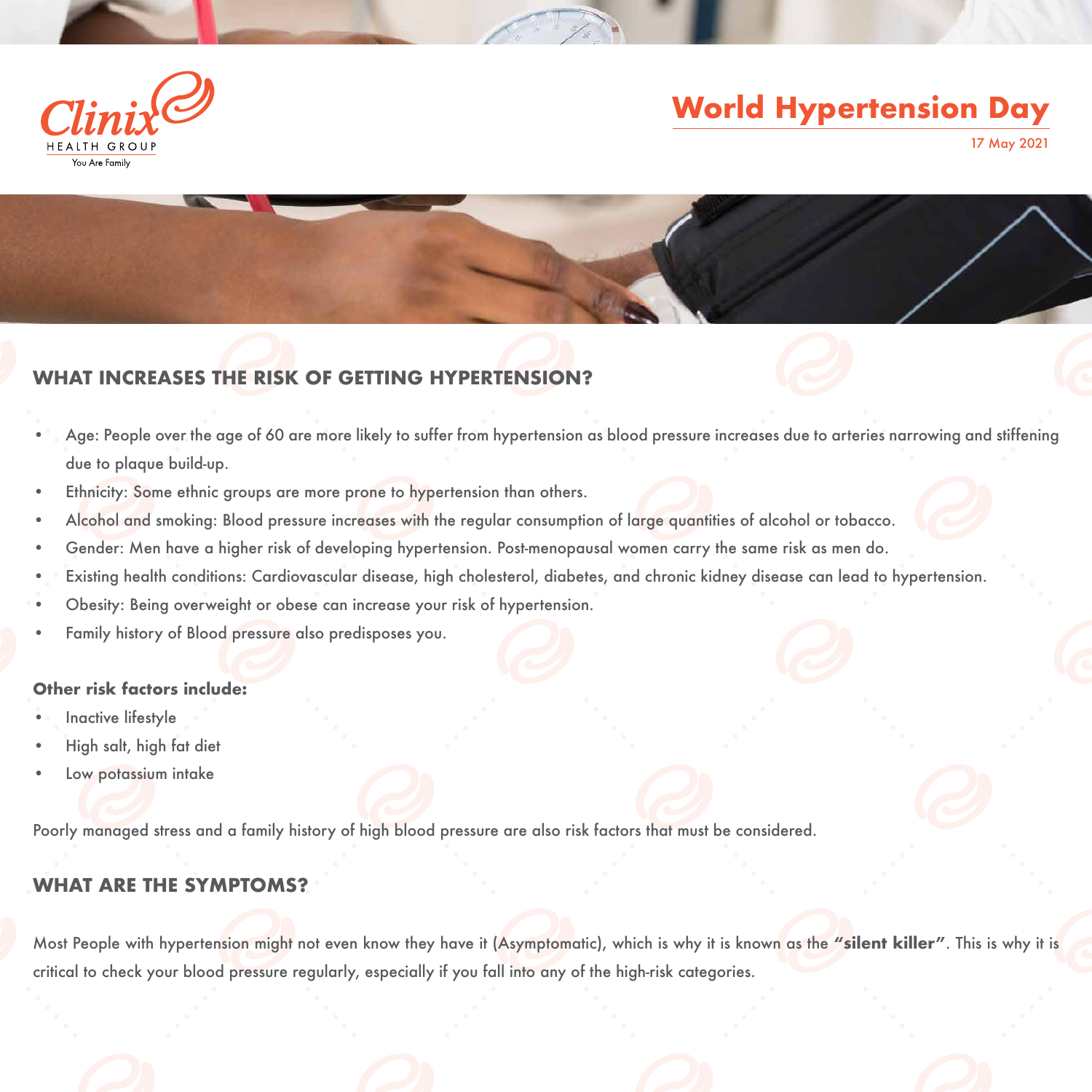In very extreme and rare cases, hypertension can cause Headaches, Palpitations (Abnormal heart-beats), Sweating, a blushing effect, Sleeping problems, Nose bleeding and Anxiety symptoms.

Untreated hypertension can damage and erode the inside lining of blood vessels because of the high pressure of the blood travelling through the blood vessels. This will lead to plaques developing inside the blood vessel walls. This plaque will cause narrowing of the blood vessels thereby, exacerbating the hypertension as the heart now needs to pump harder in order to circulate the blood.

- The Bulging or ballooning of a weak blood vessel (Aneurysm).
- The Kidneys lose the ability to filter waste in your blood (Kidney failure).
- The Heart losing its ability to pump enough blood into the circulation (Heart failure).
- Clot formation within the blood vessels that supply the heart with blood (Heart attack).
- • Clot formation within the brains' own blood vessels (Stroke).

### **THIS CAN CAUSE HPT COMPLICATIONS LIKE:**

Regular blood pressure monitoring can help people avoid these severe complications.

## **World Hypertension Day**



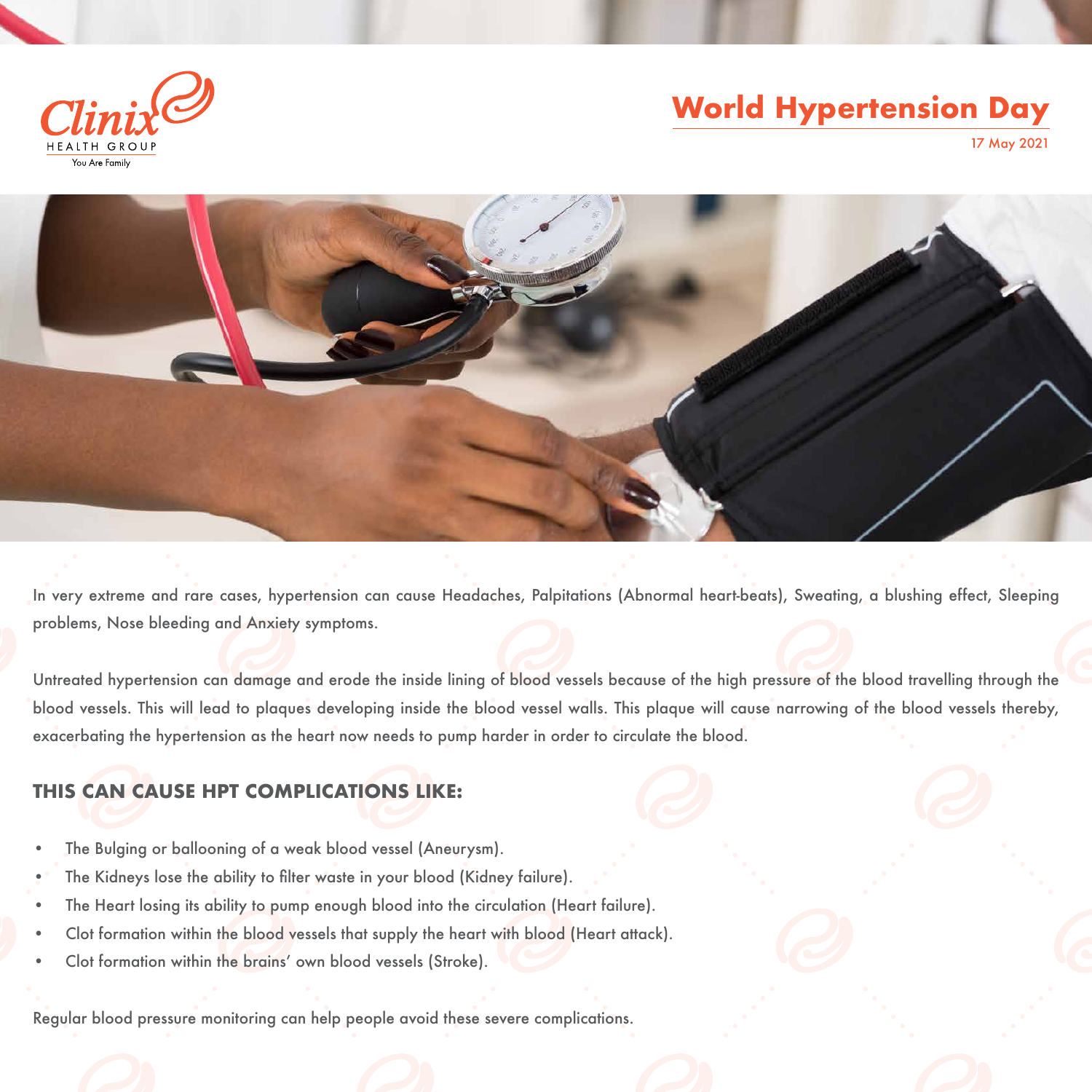### **WHAT IS THE NORMAL LEVEL OF BLOOD PRESSURE?**

People's blood pressure readings differ and they change every day. Blood pressure can vary depending on acute illnesses, recent stressful events, recent caffeine intake, or even smoking. That is why it is important to measure a resting blood pressure and measure it more than once.

Blood pressure is expressed with fraction type readings ie. **120/80 mm/Hg (millimetres of mercury).**

Low Blood Pressure: Systolic BP less than 100 mm/Hg Diastolic BP less than 69mm/Hg Normal Blood Pressure: Systolic BP = 100 to 139 mm/Hg Diastolic BP = 70 to 90mm/Hg **High Blood Pressure: Systolic BP more than 140 mm/Hg Diastolic BP more 90mm/Hg**

The top value is the **systolic pressure** which is normally at 120 mm/Hg. This value can range from 100 to 139 mm/Hg.

The bottom value is called the **diastolic pressure** which is normally at 80 mm/Hg, and it can range from 70 to 90 mm/Hg.

**Categories of blood pressure.**





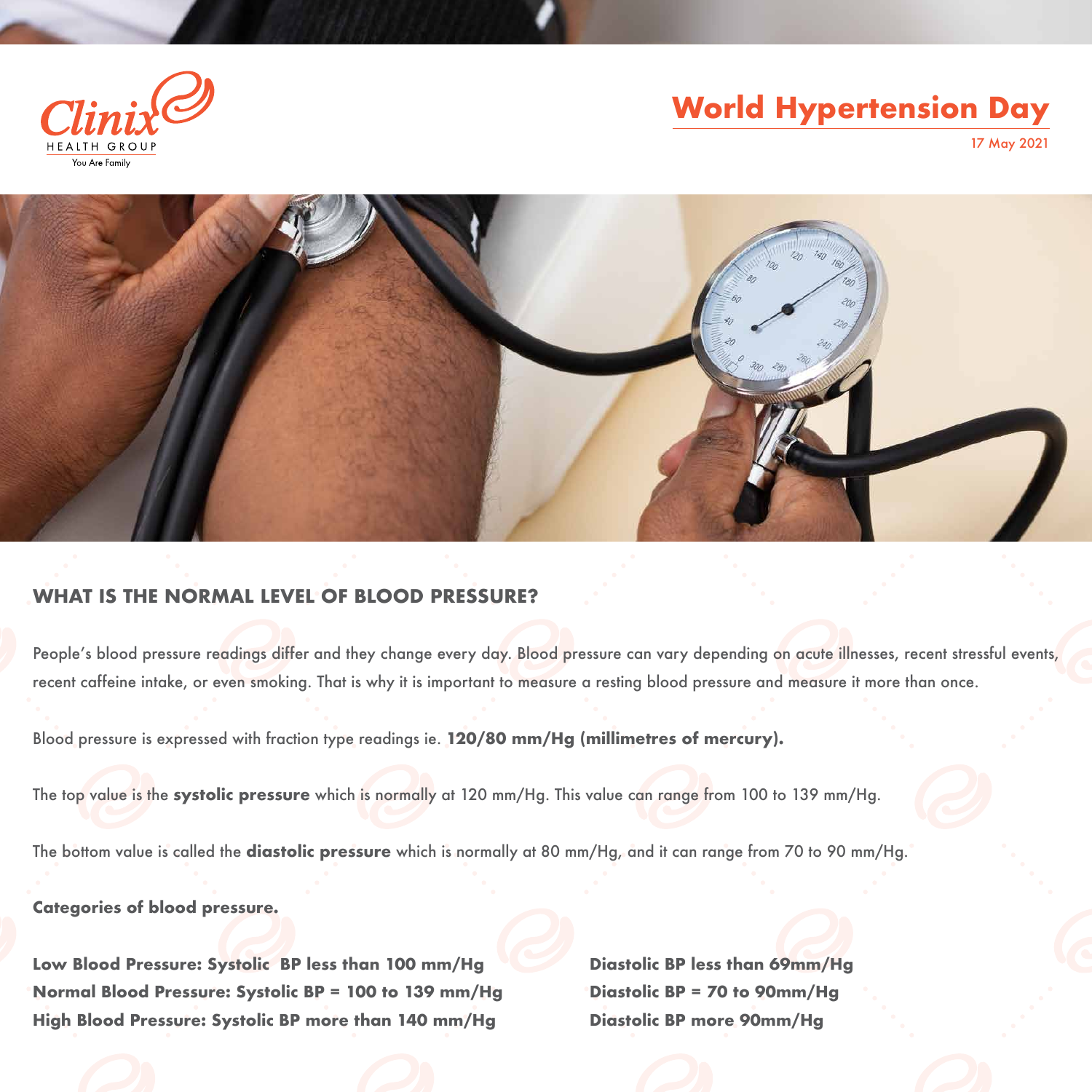### **HOW YOUR DOCTOR WILL DIAGNOSE BLOOD PRESSURE**

The initial diagnosis must be made by a medical professional (Clinic Sister or a Medical Doctor). The diagnosis of HPT is made by confrming high/ elevated blood pressure readings on more than two occasions at different times.

HPT is a chronic medical condition (life-long) hence it is important that an accurate diagnosis is made. Often, the doctor will ask you to come back after a day or two to confrm his/her fndings. However, if the blood pressure is too high, the doctor may diagnose it and put you on medication immediately.

#### **HOW DO YOU MEASURE YOUR OWN BLOOD PRESSURE?**

Diet: Following a heart-healthy diet can lower your blood pressure. This includes reducing your salt and fat intake (fast foods and red meat), drinking less alcohol (max of two units per day), and eating more fruit and vegetables.

A blood pressure monitor, or sphygmomanometer, is used to check blood pressure. It is applied over the bare upper arm and readings are available immediately. It is not necessary to visit a doctor/clinic each time, once a diagnosis is made and you can accurately interpret your readings. Poorly managed stress and a family history of high blood pressure are also risk factors that must be considered.

Portable blood pressure monitors are available to purchase for home use.

Hypertension readings that are consistently higher than 140/90 millimetres of mercury (mmHg), need consultation and confrmation of HPT.

#### **HOW TO MANAGE AND TRE**

Lifestyle changes is the frst important step of treatment. These changes include:



# **World Hypertension Day**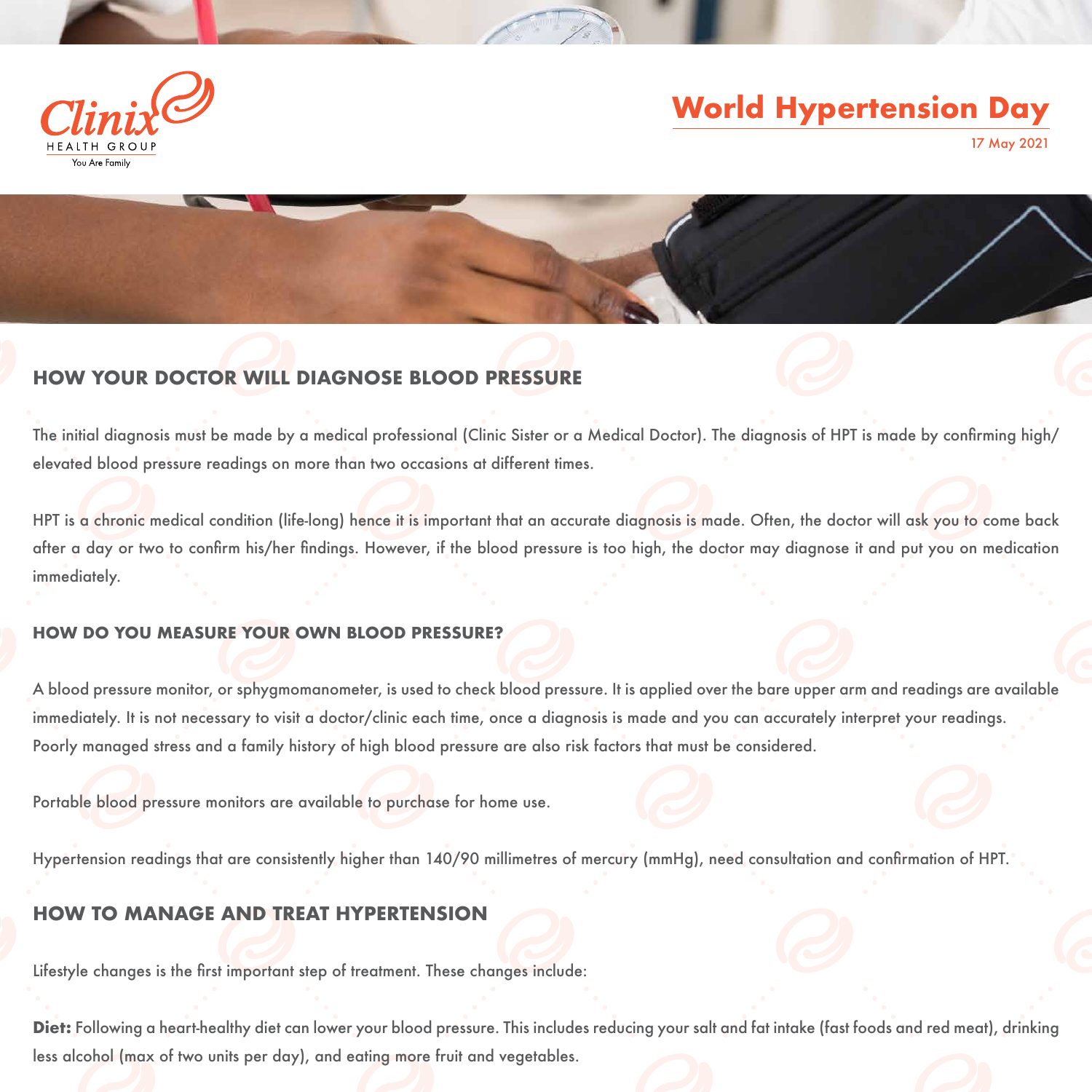Exercising regularly: All people should get 150 minutes of moderate exercise per week. This includes activities like walking, swimming, cycling, or jogging.

**Reducing stress:** Learning how to manage your stress levels goes a long way in reducing your blood pressure. Various relaxation techniques like yoga, long walks, meditation, and warm baths are all beneficial in some way.

All medication have side effects which are normally experienced at the beginning of your treatment, but as time goes on, the side effects lessen or become bearable.

**Managing your body weight:** Regular exercise and a regular healthy diet contribute to reducing body weight, which will reduce your risks of hypertension and related illnesses.

#### **MEDICATION**

Once all the above measures have failed to reduce the blood pressure, the doctor will initiate and prescribe medication that is suitable for you to treat the HPT.

If the side-effects are not bearable, the doctor will evaluate the side-effects and consider other classes of medication which give minimal side-effects and control your blood pressure at a normal level.

Keeping your mind and body healthy are vital if you wish to avoid hypertension and its associated illnesses. If you are concerned about your blood pressure or your heart health in general, visit your nearest Clinix hospital to have one of our doctors assess you, your life could be saved.



# **World Hypertension Day**